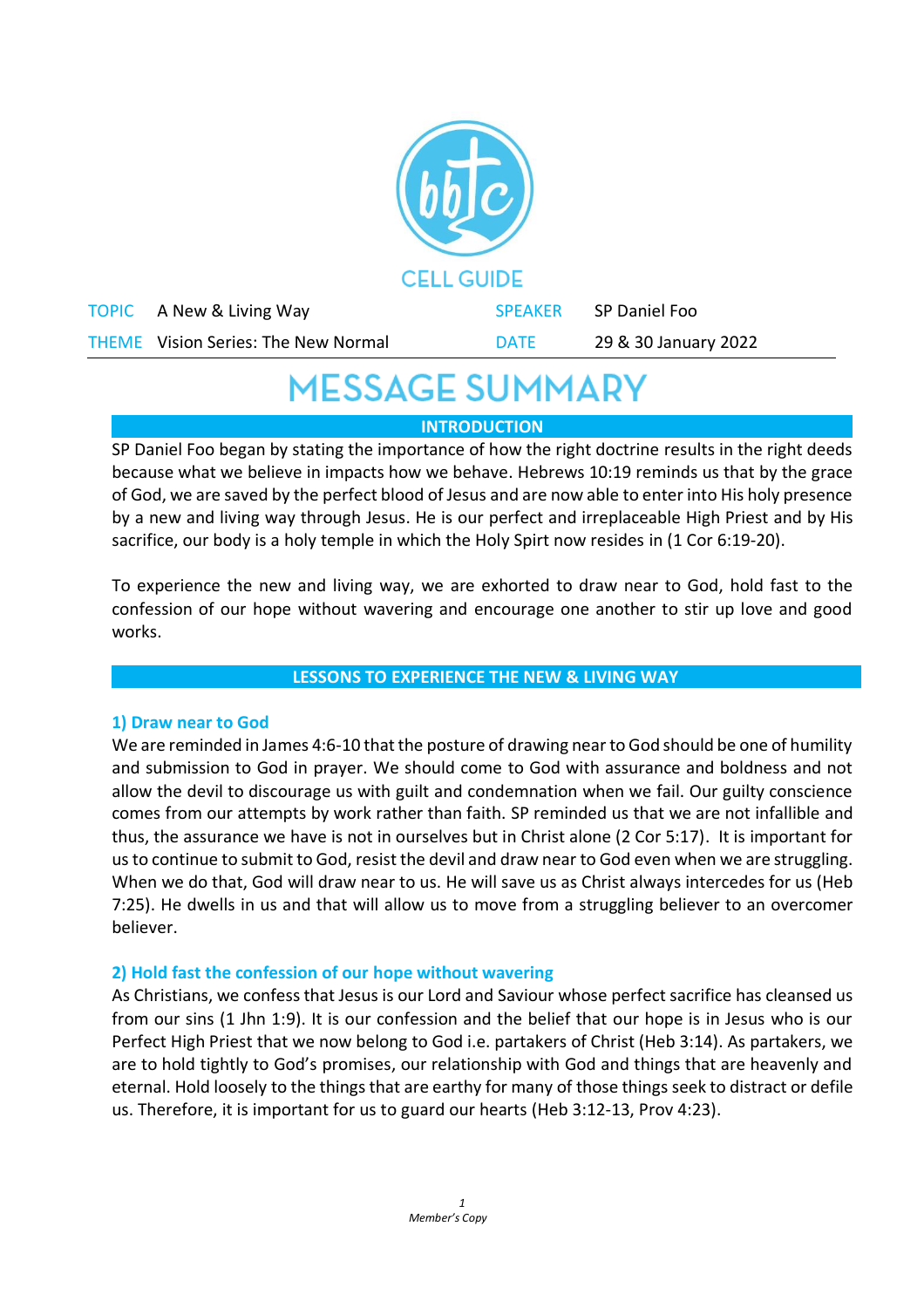#### **3) Consider one another in order to stir up love and good works**

1 Peter 4:8 tells us that love covers a multitude of sins and we should love one another since we are one family in Christ. We are God's workmanship, created in Christ Jesus, for good works and to bring glory to God through them (Eph 2:10, Matt 5:16). The Word of God must be our guide as we love, encourage and pray for one another. In practical terms, our good works cover a multitude of actions and are certainly not limited to being a caregiver, providing practical help and being patient with your loved ones and supportive to friends and colleagues etc. Such good works led by God are platforms for us to share Christ. As believers, we are told in Hebrews 10:25 to not neglect meeting together. This demonstrates that Christianity is covenantal and communal instead of focused on the self. It must not be reduced to only a personal relationship with Jesus. Regular meetings foster deep connection and engagement with one another.

#### **CONCLUSION**

The Lord Jesus is the New and Living Way and He exhorted us to do three things. Firstly, we are to draw near to God and be fully assured in faith. Secondly, we are to hold fast the confession of our hope without wavering. Lastly, we are to stir up love and good works for one another as a family in Christ.